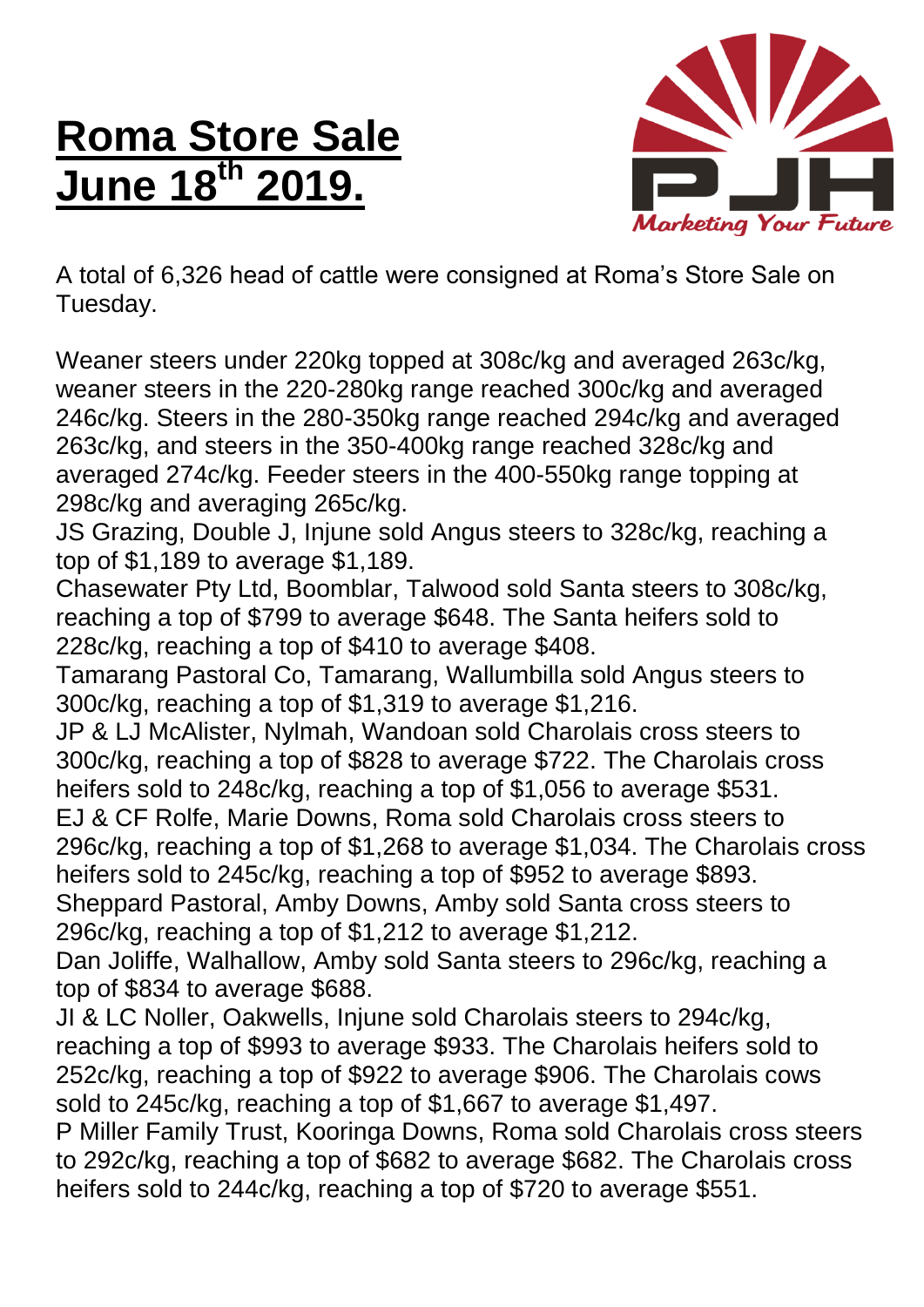A & G Spinks, Mountain View Road, Roma sold Charolais cross steers to 288c/kg, reaching a top of \$1,249 to average \$1,071.

BJ & WR Taylor, Marjundale, Injune sold Charolais cross steers to 288c/kg, reaching a top of \$1,059 to average \$1,022.

JH & DR Walker, Thorpedale, Jackson sold Brangus cross steers to 286c/kg, reaching a top of \$696 to average \$620. The Brangus cross heifers sold to 222c/kg, reaching a top of \$465 to average \$415.

Tyson Grey, Crail, Roma sold Charolais cross steers to 284c/kg, reaching a top of \$993 to average \$993.

Newton Grazing P/L, Mona Vale, Injune sold Charolais cross steers to 282c/kg, reaching a top of \$712 to average \$613. The Charolais cross heifers sold to 248c/kg, reaching a top of \$515 to average \$515.

MM & TJ Gallagher, Dunwaiten, Surat sold Droughtmaster cross steers to 282c/kg, reaching a top of \$711 to average \$635. The Droughtmaster cross heifers sold to 228c/kg, reaching a top of \$572 to average \$410. Heifers under 220kg topped at 248c/kg and averaged 217c/kg, while heifers in the 220 – 280kg range topped at 248c/kg and averaged 205c/kg. Heifers in the 280-350kg range topped at 251c/kg, averaging 220c/kg. Heifers in the 350-450kg range topped at 255c/kg, averaging 228c/kg.

Avoca Pastoral Co, Roma Feedlot, Roma sold Cross breed heifers to 252c/kg, reaching a top of \$1,071 to average \$707.

WA & KE Freeman, Meeleebee Downs, Wallumbilla sold Angus heifers to 248c/kg, reaching a top of \$932 to average \$584.

KJ & EL Ware, Womalbrook, Mitchell sold Angus cross heifers to 244c/kg, reaching a top of \$501 to average \$501.

G & D Forge, Myrrhee, Roma sold Droughtmaster cross heifers to 226c/kg, reaching a top of \$751 to average \$683.

Cows in the 300-400kg range reached 189c/kg and averaged 126c/kg, while cows in the 400kg-500kg range reached 234c/kg and averaged 160c/kg. Cows over 500kg topped at 245c/kg, averaging 190c/kg. Dalco Pastoral, Sugarloaf, Wallumbilla sold Santa cows to 204c/kg, reaching a top of \$1,223 to average \$1,008.

## *PJH sell 4 th position next week.*

*Please be aware that all cattle being sold must be accompanied by a National Cattle Health Declaration as well as NVD*